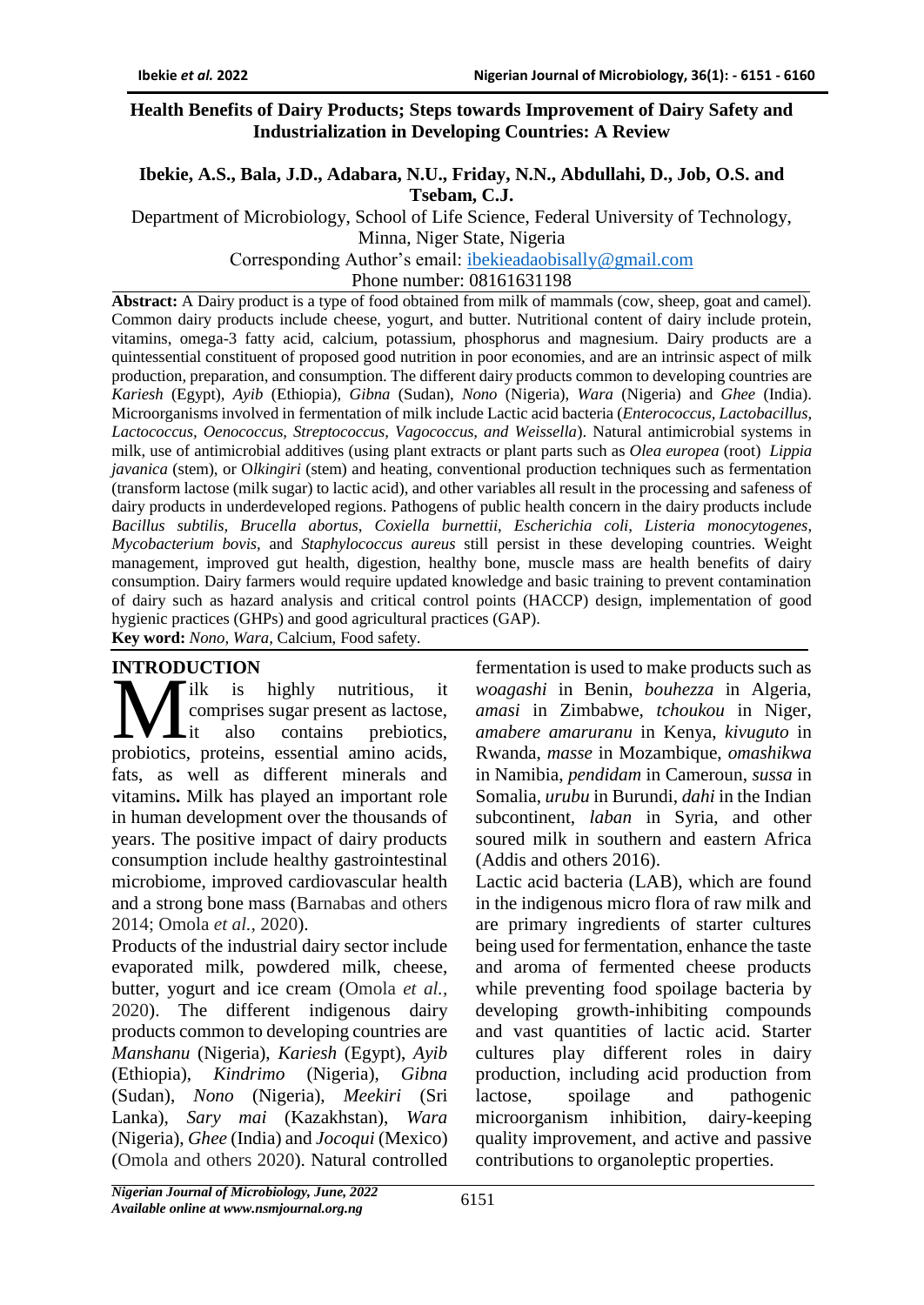The quantity and diversity of microorganisms in the starter are determined by the technological process, particularly the use of natural whey starters (Omola *et al.,* 2020). Food safety, production, handling, preservation, and storage all rely on microbiology. The production of dairy products is partly dependent on selective growth of microbes, such characteristics also can permit the replication of undesirable pathogens. Microorganisms from the farm, feed, milking, and processing equipment eventually lead to contamination of milk. Poor hygiene, unprofessional handling of milk, and animal health issues lead to lowered quality, reduced yield, and erratic breakouts of dairy-related disease (Rakhmanova and others 2018).



Figure 1: Vendors of Dairy products as commonly seen in local markets in Africa Source: (Benkerroum 2013)

#### **Under-Developed Countries**

Countries are regarded as developing and developed focusing on their GDP or GNI per capita, degree of industrial growth, overall living standards, and volume of technology and infrastructure (International Monetary Fund 2020). The United Nations (UN) defines a country's development status as a projection of its "basic economic nation circumstances." (United Nations 2020). Africa, Asia, Latin America, and Australia/Oceania are all examples of developing countries (United Nations 2020).

### **Milk Microbiota**

Milk's high nutritive content promotes the growth of a diverse range of microorganisms (Addis and others 2016). Young and colleagues (2015) investigated the constituents and uniqueness of the microbiota of feces, milk leukocytes, and blood leukocytes in healthy lactating cows using metagenomics and discovered the inclusion of a few bacterial operational taxonomic units

(OTUs) relating to the *Ruminococcus* and *Bifidobacterium* genera and also the *Peptostreptococcaceae* family in samples from these animals (Young and others [2015\)](https://onlinelibrary.wiley.com/doi/full/10.1111/1541-4337.12568#crf312568-bib-0466). From a microbiological standpoint, the safe handling of milk are important considerations. Thus, it is crucial to evaluate the constituents and emergence of raw milk microbiota, as well as their impact on the characteristics and structure of milk and its derived products (Addis and others 2016).

### **Microorganisms in Dairy Products**

Lactic acid bacteria make up the majority of fermentation starters, and several of them are also intrinsic properties of the gastrointestinal microflora (James and others, 2020). *Lactobacillus, Leuconostoc, Pediococcus, Lactococcus, Streptococcus, Streptococcus, Carnobacterium, Enterococcus, Oenococcus, Tetragenococcus, Vagococcus,*  and *Weissella,* are all genera in the order *Lactobacillales*.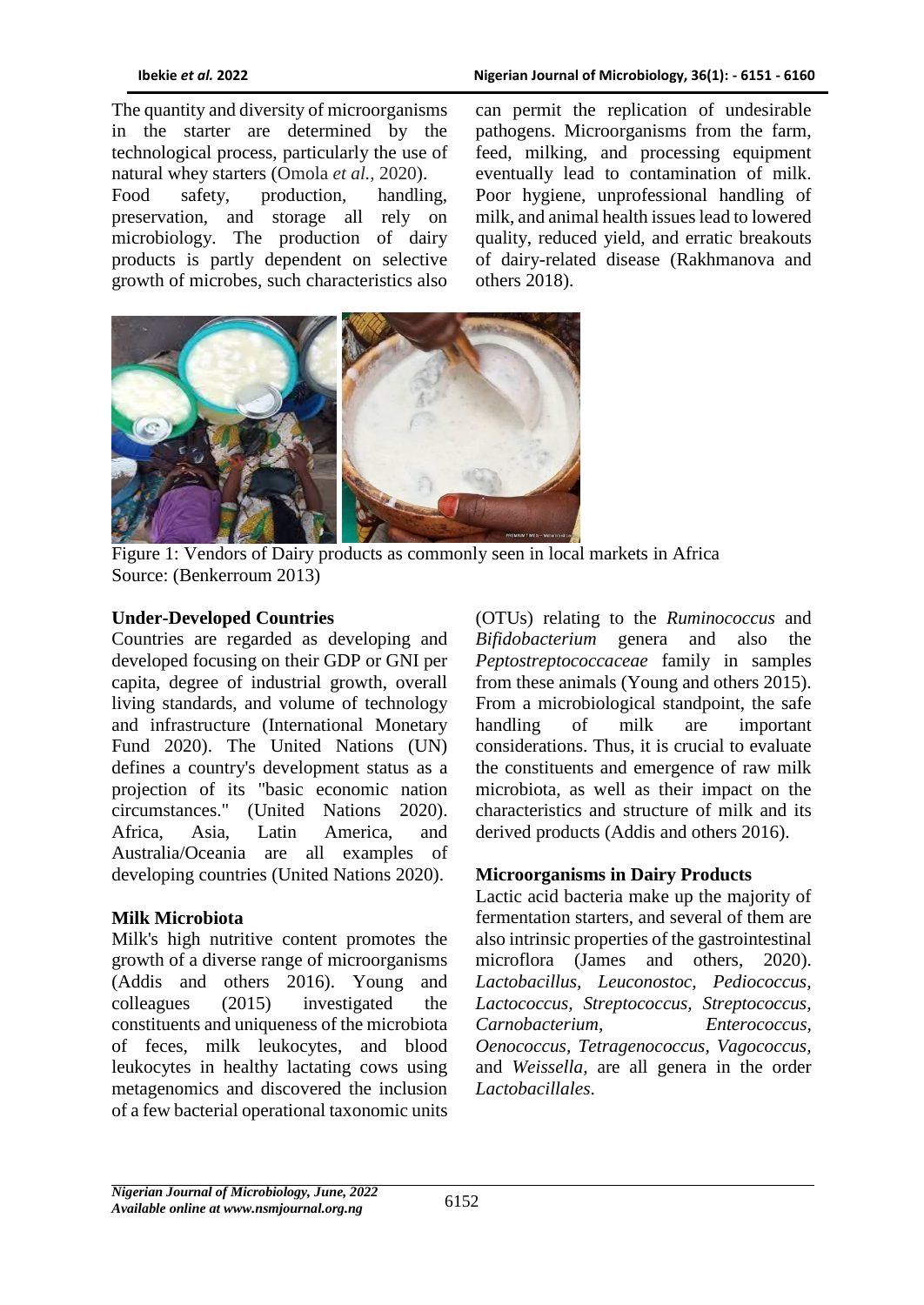Lactic acid bacteria are nonspore-forming gram-positive cocci, coccobacilli, or rods. They are anaerobes in general, lack catalase, and ferment glucose mainly to lactic acid or  $CO<sup>2</sup>$  and ethanol (James and others, 2020). Dairy products have a short shelf life in developing countries because they are an enhanced growth medium for a wide variety of organisms, including *Listeria monocytogenes, Staphylococcus aureus, Escherichia coli, Bacillus subtilis, Mycobacterium bovis, Brucella abortus,* and *Coxiella burnetii* (Rakhmanova and others 2018).

# **Industrial production process of dairy products in developed countries**

## **Milk collection process**

New technologies in the dairy industry are gradually being integrated, both at the farm level and in the dairy processing plant. The cows enter the parlor without provocation, and some cows are milked multiple times a day, resulting in higher milk product for the farmer. The tags on the cows enable integration into machines that collect massive amounts of data, such as the number of steps taken, the amount of curd chewed, and so on (Scano and others 2014). Technological improvements that aid in the monitoring of milk quality include subjecting the obtained milk to spectrophotometric and chromatographic techniques to assess milk quality (Zacharski and others 2016).

### **Milk processing**

The weighbridge is used to transport milk to the milk processing plant, and the weight of the milk is automatically recorded. The temperature should be between 4 and 6°C. Sterile containers are used to obtain milk samples and conveyed to a laboratory technician for thorough analysis (Zacharski and others 2016). A lesser quality rating is given to milk that differs from normal milk in composition, taste, and smell. A composite sample is taken from each chamber in the refrigerated truck, which is compartmentalized to decrease milk sloshing. Acidity, antibiotics, added water, fat, and protein content are all checked in each

compartment's samples (Zacharski and others 2016).

### **Dairy processing stages**

After passing initial analytical review tests, raw milk in the milk container truck is delivered to whole milk intake bays, where the milk pipes are attached. Milk is pumped into milk silos, which are large bulk storage tanks. While being poured into the silo, unloaded milk is instantaneously cooled to 4– 6°C by a heat plate exchanger (HPE) (Zacharski and others 2016).

#### **Separation, clarification, and centrifugation of Milk**

Milk often must be asserted upon arrival at the dairy to eliminate dirt particles such as sand, soil, dust, and precipitated protein, which protects downstream processing equipment. In addition, centrifugation and microfiltration techniques can be used to remove bacteria, spores, and somatic cells from milk (James and others, 2020).

Reduced microbial load at this point can reduce biofilm burden (Zacharski and others 2016), allowing the heat plate exchanger (HPE) to operate more effectively. Milk bacterial clarification also enhances shelf life and organoleptic properties of dairy products while avoiding problems during cheese aging. Clarifiers and milk separators are both centrifugal separators, but their functions are slightly different. Although any centrifuge can be used as a clarifier, only centrifuges with a large hydraulic capacity are typically used for this purpose. The clarifier can work with cold (below  $8^{\circ}$ C) or hot (50–60 $^{\circ}$ C) milk (Derakhshani, 2018).

The alteration of fat and solids-not-fat (SNF) amounts in milk, i.e. increasing or reducing these levels, is referred to as milk standardization. This is routine is carried out regularly for consumer milk supply as well as the manufacturing of other milk products such as condensed milk, milk powder, ice cream, and cheese. The goal of standardization is to ensure that the overall dairy product has a consistent milk fat content (James and others, 2020).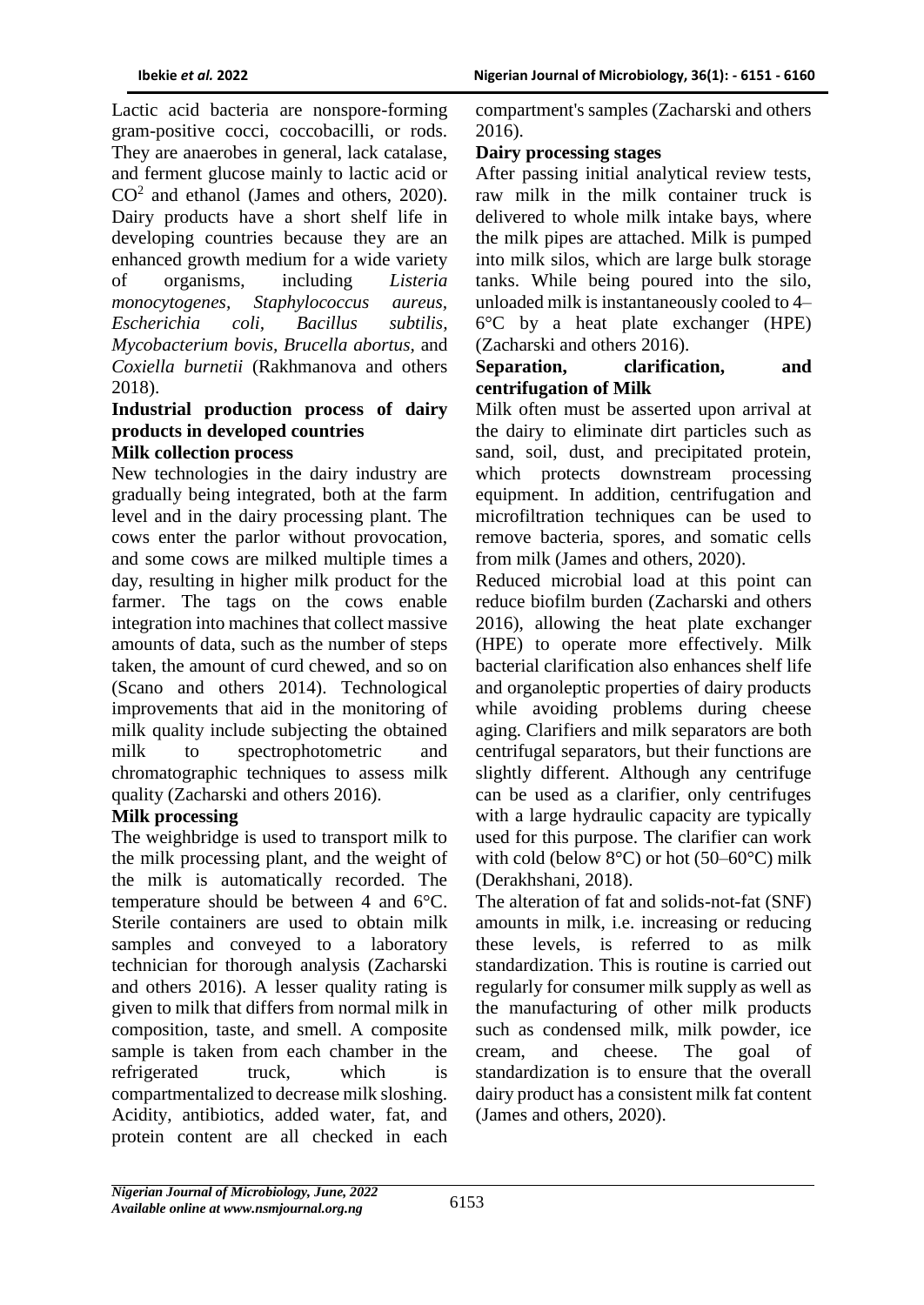## **Pasteurization of the Milk**

Pasteurization was first used to regulate *Mycobacterium bovis* causing tuberculosis (TB). This is no longer a concern because cows are examined for TB yearly and excluded from herds if the y test positive (Pexara and others 2018). Although the TB *bacillus* is a heat-resistant microorganism, *Coxiella burnetii*, the cause of Q fever in humans (Enright and others 1957), required pasteurization at 161°F (71.7°C) for 15 seconds, which is now the official standard for milk pasteurization. The standard vat pasteurization is 63°C (145°F) for 30 minutes (Pexara and others 2018).

Unpasteurized milk is 150 times more prone to trigger foodborne illness and 13 times more probable to lead in hospitalization than pasteurized dairy products, according to the US Centers for Disease Control (CDC). *Salmonella spp., E. coli,* and *Listeria monocytogenes* are among the bacteria that can cause illness, which is why milk is pasteurized (USDA-FSIS 2018). Postpasteurization contamination, on the other hand, has been discovered to be the most common cause of microbial outbreaks linked to milk products (Olsen and others 2014).

### **Factors that Potentially Contribute to the Safety of Milk and Dairy Products in developing countries**

### **Natural Antimicrobial Systems in Milk**

Lactoferrin, lactoperoxidase, lysozyme, and N-acetyl-β-D-glucosaminidase are natural antimicrobial peptides and enzymes found in raw milk that may improve its microbial safety. Within the first 3–4 hours after milk harvesting at ambient temperatures, these natural inhibitory systems in milk may inhibit a significant rise in microbial loads (Bruni and others 2016). Lactoferrin's antimicrobial effects can be direct, such as bacteriostatic and bactericidal activity, or indirect, such as activation of a complex series of reactions that result to a protective immune response in the aftermath of microbial infections (Giansanti and others 2016).

Lactoperoxidase is the scientific name for this natural system (LP-system) (Sarikaya and others 2015; Sarr and others 2018). When oxidized by free sulphydryl groups, these hypothiocyanite ions have a potent bacteriostatic impact against most mesophilic bacteria found in raw milk (Bruni and others 2016). Antiviral properties have also been reported for lactoperoxidase. The activation of the LP-system aids in the slowing of microbial growth while transporting raw milk in remote areas where smallholder dairy producer as is the case in many underdeveloped nations (Koksal and others 2016).

Lysozyme is a milk enzyme that works in tandem with several other antimicrobials to improve the shelf-life of raw milk. Lysozyme's antibacterial activity is enhanced when it is combined with lactoferrin or immunoglobin A (Cosentino and others 2016).

# **Traditional Milk Processing Methods**

Raw milk is processed into a variety of traditional products in Africa, including cheese (Mattiello and others 2018). Consumption of raw, unpasteurized milk and other dairy products has been shown to portray real health risks due to the possibility of human pathogen contamination (Verraes and others 2015). As a result, various preventative measures should be implemented during the manufacturing, handling, and processing of milk to boost consumer safety (Agyei and others 2019).

In Africa, traditional milk processing employs a variety of unit operations or techniques that may help to improve milk safety. Thermal treatments, fermentation, and the use of antimicrobial additives during production are examples of these processing methods or operations (Mattiello and others 2018).

## **Heat Treatment as a Milk Processing Methods**

Heat treatment can considerably minimize or eliminate the microbial risks related to the consumption of raw milk (James and others 2020).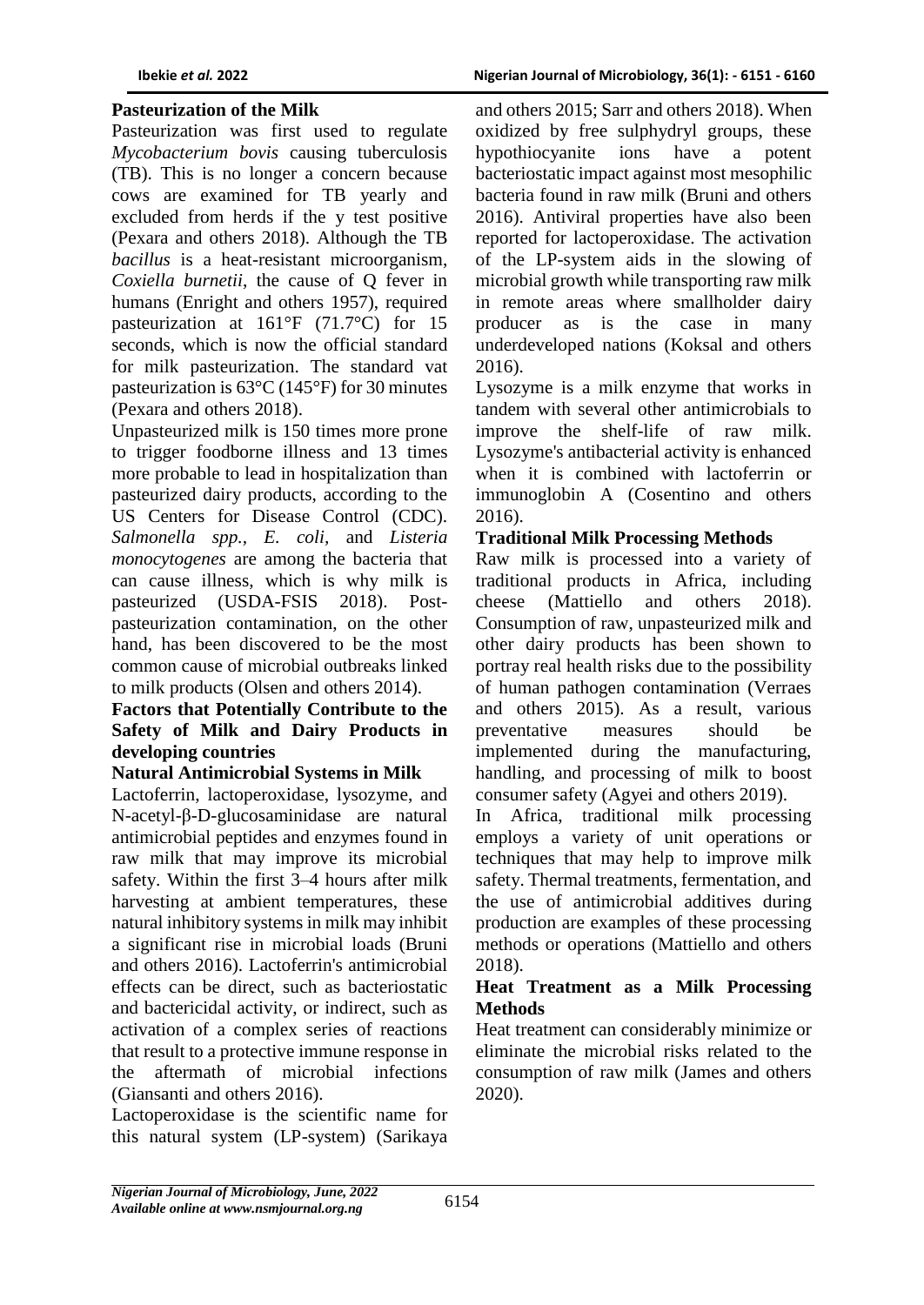Heat treatment of milk can be classified as thermization  $(57^{\circ}C - 68^{\circ}C)$  for  $15-20$  s), pasteurization (60°C–65°C for 30 m or 71– 74 $\degree$ C for 15–40 s), or sterilization (110 $\degree$ C– 120°C for 10–20 min), which involves ultrahigh temperature (UHT; 135–140°C for 6–10 s for indirect and 140–150°C for 2 s (Derakhshani, 2018).

Pasteurization can eliminate all vegetative microorganisms, including vegetative human pathogenic cells of *E. coli, Salmonella spp., L. monocytogenes, Yersinia enterocolitica, Campylobacter jejuni,* enterotoxin producing *S. aureus and Clostridium botulinum* which may be present in raw milk (Claeys and others 2013).

Pasteurization also does not kill the heatresistant spores of *C. botulinum* or *B. cereus*. Sterilization treatments are thus suitable for destroying vegetative and spores of most pathogens. Sterilization can kill spores of most pathogens, including *C. botulinum* and *B. cereus*, with the exception of some nonpathogenic thermoresistant *Bacilli*. Additionally, sterilization techniques can destroy preformed toxins of *S. aureus* and *C. botulinum* in milk, as well as *B. cereus* enterotoxins (Claeys and others 2013).

Raw milk is also frequently boiled or pasteurized during the process of fermentation dairy products for safety and technological reasons. Raw cow milk is heated to between 65°C and 80°C for about 30–50 minutes during the production of *nyarmie* and *fènè*, fermented yoghurt-like products in Ghana and Mali, respectively (Owusu-Kwarteng and others 2017). Similarly, in the traditional refining of milk into *amabre* and *mursik* in Kenya (Nieminen and others 2013; Nyambane and others 2014), *makamo* in Uganda (Schutte 2013), and *Pendidaam* in Cameroon, raw milk may be heated before fermentation occurs (Owusu-Kwarteng and others 2017).

### **Natural Fermentation as a Milk Processing Methods**

Fermentation of milk is inexpensive and most convenient technique of extending the shelf life of milk for the large percentage of smallholder dairy farmers in developing

countries. Back-slopping or spontaneous fermentations are common in traditional dairy fermentations (Agyei and others 2019). As a result, these processes do not use properly defined starter cultures, and fermentation occurs under uncontrolled conditions (Owusu-Kwarteng and others 2017). Commensal microorganisms present in collection and fermentation containers, the environment, or the hands of processors start and carry out the fermentation process. Lactic acid bacteria (LAB) and yeasts are primarily involved in local dairy product fermentation. (Jans and others 2017).

Traditional fermented foods are generally thought to be safe due to the release of antimicrobial compounds by fermenting bacteria and the decrease in pH, both of which help to prevent pathogenic microorganisms from growing. The production of organic acids by LAB and yeast metabolic activities causes a significant drop in pH. Additionally, during LAB and yeast fermentation, compounds including diacetyl, hydrogen peroxide, and carbon dioxide are secreted (Patrovsky and others 2016).

### **Use of Antimicrobial Additives as a Milk Processing Methods**

Traditional milk preparation in some developing countries employs the use of various medicinal plant parts. For example, before fermenting pasteurized milk into *kule naoto*, Maasai people in Kenya add extracts of *Lippia javanica* (stem), *Olkingiri* (stem), or *Olea europea* (root). When making *kule naoto,* pretreating the fermenting gourd with ashes or charcoal remains of *Olea africana* before filling it with pasteurized milk improves the quality and safety of the dairy product (Nduko and others 2017).

Microbial counts were observed to be lower in plant extract fermented milk than in control, despite the fact that the pH was significantly high in the plant extractfermented milk (Onyango and others 2014). The gourd is sanitized during *mursk* production by burning *Senna didymobotrya* sticks before being filled with pasteurized milk for fermentation.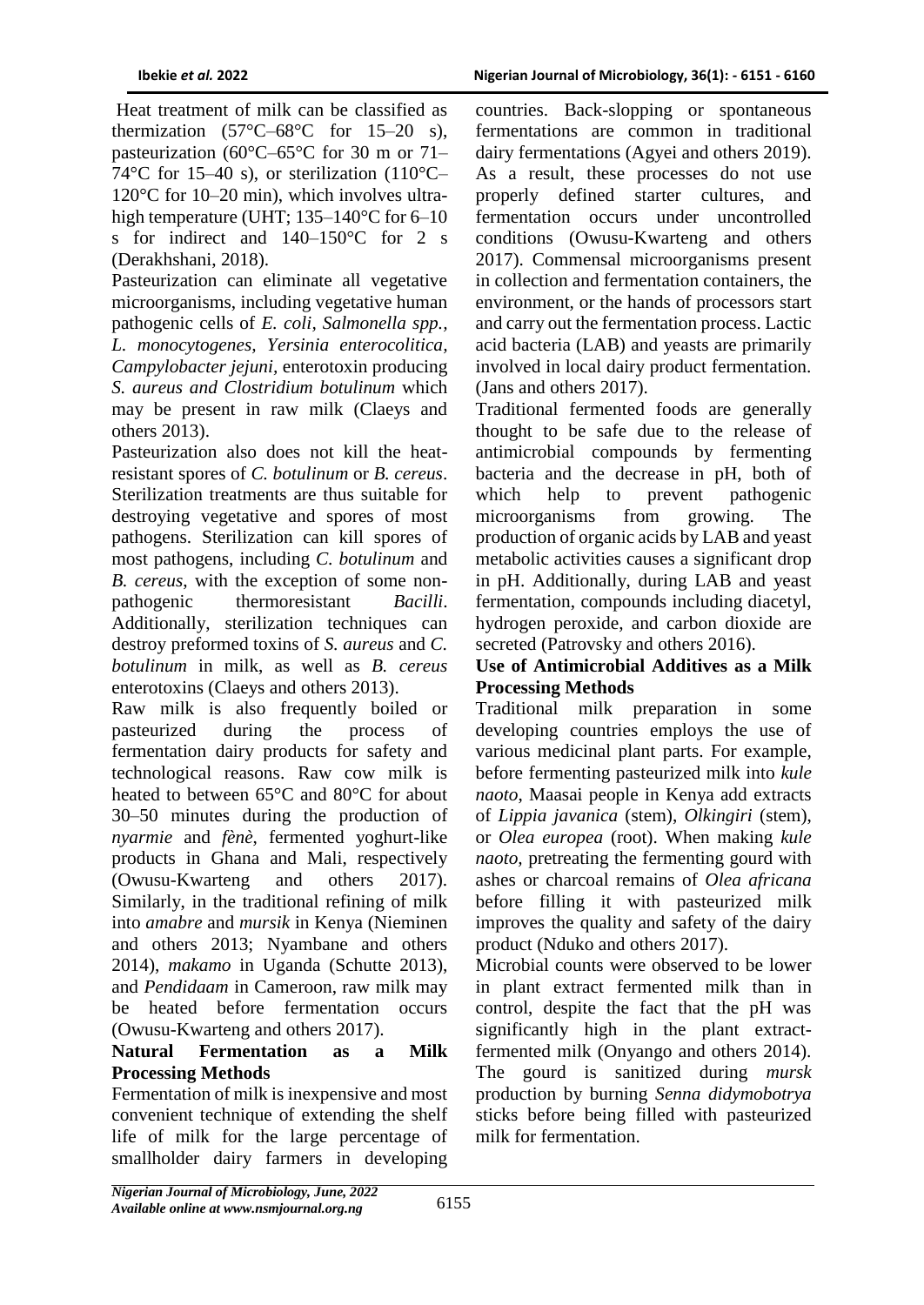Similarly, the fermentation of camel milk into *suusac* is initiated by smoking the gourd (fermentation vessel) with *Acacia seyal* (Nduko and others 2017), a method that is intended to remove pathogenic and spoilage microorganisms prior to the fermentation process, ensuring the final product's safety (Owusu-Kwarteng and others 2017).

# **SAFETY OF DAIRY PRODUCTS**

The dairy industry relies heavily on the application of ways to enhance and boost milk process optimization. To effectively kill disease-causing pathogens like *E. coli* 0157:H7, milk must be pasteurized first. It is important to check and maintain the quality of milk at the grass-roots level in order to meet the recognised quality standard (Kavitha and Archana 2015).

# **Area of quality control for Dairy Production Process**

# **The farm**

Quality assurance and control must begin on the farm where milking is performed (Mansel 2010), with the use of accredited milk production and handling practices, as well as adherence to regulations regarding the use of veterinary drugs on lactating animals and regulations against milk adulteration, among other things (Kavitha and Archana 2015).

### **Milk collection centers**

All milk obtained from various farmers with significant management activities or milk bulked from varied collecting centers must be tested for wholesomeness, bacteriological, and chemical quality (Kavitha and Archana 2015).

#### **Dairy factory and within the dairy factories**

Following the acceptance of milk from various farmers and collection centers, the dairy factory is responsible for ensuring that the milk is treated hygienically and processed into various products (Mansel 2010).

### **Marketing of processed products**

Any country's government employs public health authorities who follow the law to inspect the food quality ingredients sold for public consumption and may refuse to consume substandard or contaminated foodstuffs, potentially leading to criminal prosecution of the perpetrators (Kavitha and Archana 2015).

#### **Milk quality indicators**

Quality milk has a conventional molecular structure, is free of pathogens and toxins, is free of dirts, has a low titratable acidity, a good taste and aroma, is adequate in preserving quality with a low microbial load (Kavitha and Archana 2015).

## **Good Agricultural Practices (GAPs)**

Good Agricultural Practices GAPs are practices that ensure on-farm (and postproduction) practices are environmentally, economically, and socially sustainable, leading to high-quality food and non-food agricultural products. These are used to account for food safety risks posed by the environment, agricultural inputs, workers, and other factors (Kavitha and Archana 2015).

### **Good Hygiene Practices (GHP)**

At all levels of the food chain, all procedures relating to the conditions and process was undertaken to guarantee the food been safe. These include appropriate facility design, insightful machinery construction, product recall management, waste disposal, pest control, product contamination control, and quality control management (Kavitha and Archana 2015).

### **Hazard Analysis and Critical Control Points (HACCP)**

HACCP stands for Hazard Analysis and Critical Control Points, and it is a sciencebased system for systematically identifying, evaluating, and controlling food safety hazards. From acquisition of raw materials, purchasing, and handling to industrial production, delivery, and intake of the final product, quality control is handled through the monitoring and processing of biological, chemical, and physical hazards (Kavitha and Archana 2015).

#### **Total Quality Management and Quality Assurance Program**

Consumer and government concerns about the potential for chemical contaminants on farms to enter the food supply are a major factor influencing livestock industry policy.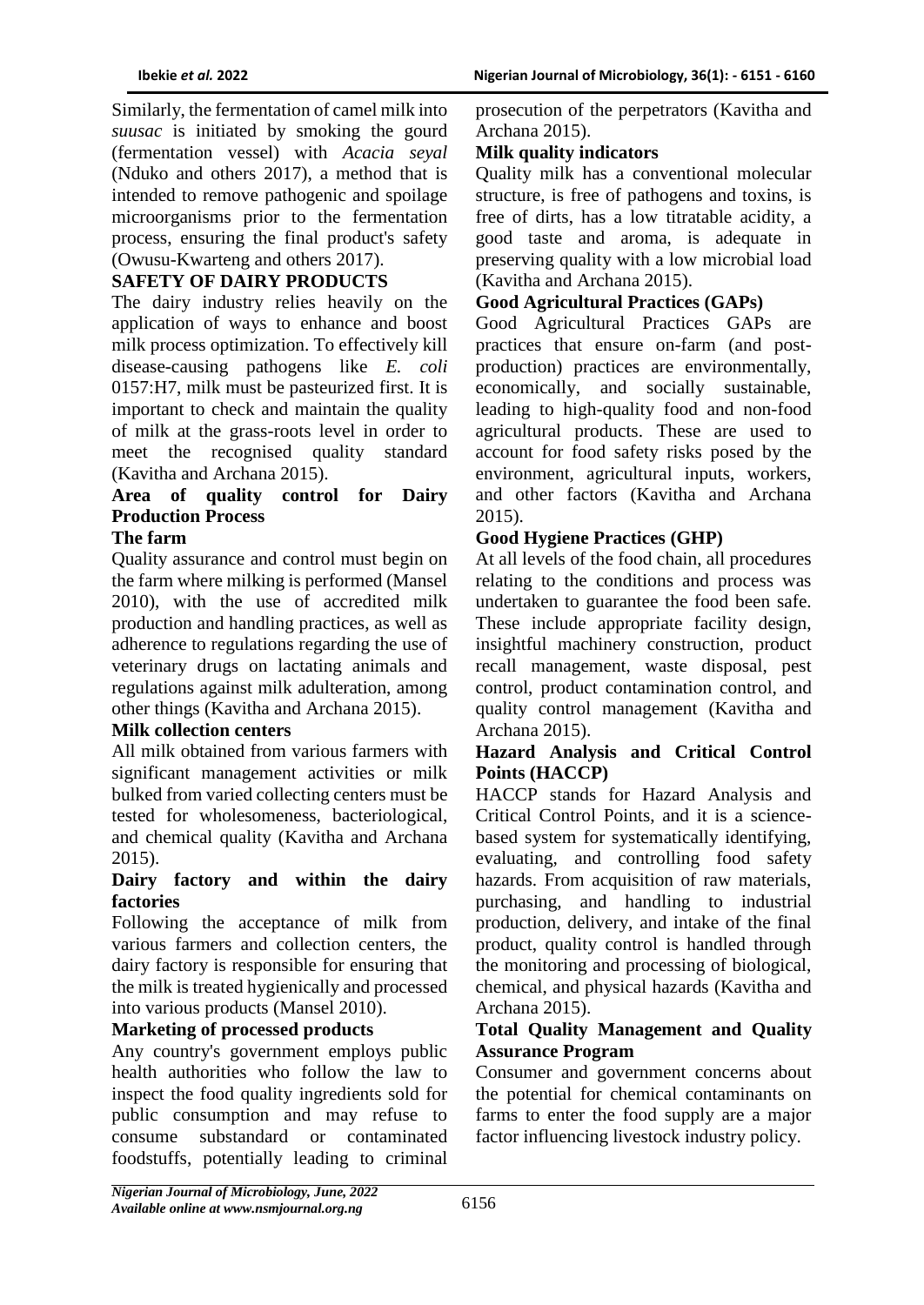Chemical contaminants, particularly antibiotic residues in raw milk shipped from the farm, are one of the goals of total quality management (Kavitha and Archana 2015).

#### **Nutritional Benefits of Dairy Products**

Many dairy foods are a well-known origin of supplements for growing adolescents (Murphy and others 2016).

- 1. Calcium: Helps build and maintain strong bones and teeth
- 2. Riboflavin: Body growth, red blood cell production, and metabolism are all aided by this supplement.
- 3. Phosphorus: bone Strengthening
- 4. Vitamin D: aid in calcium absorption
- 5. Pantothenic Acid: conversion of food to energy
- 6. Potassium: maintaining of blood pressure and balancing of body fluid
- 7. Vitamin A: healthy skin and aid in good vision
- 8. Niacin: boost proper circulation
- 9. Magnesium: promotes the functioning of the nerve and muscle and also supports the immune system
- 10. Conjugated linoleic acid (CLA): promotes weight loss
- 11. Omega 3 fatty acids: helps in clothing of blood by production of hormones (Murphy and others 2016)*.*

### **Health Benefits of Dairy Products**

The health benefits of dairy products include;

#### **1. Digestion**

Probiotics are commonly found in fermented milk products including yoghurt, culture drinks, and kefir. These foods are excellent vehicles for probiotics because milk's content (which includes carbohydrate, protein, and fat) acts as a safe matrix, allowing probiotics to thrive from the digestive system to the gut, and also adverse stomach conditions (Agyei and others 2019).

#### **2. Improve the Gastrointestinal Health**

Probiotics have been associated with decrease in the frequency and intensity of diarrheal disease with acute infectious diarrhea. Probiotics are also said to minimize ulcerative colitis relapses and maintain the digestive discomfort (IBS) (Agyei and others 2019).

#### **3. Dental health**

More than just excellent dental hygiene is required to achieve good oral health. Teeth can also be kept healthy through healthy food and eating habits. Dairy foods play a unique role in dental health because they comprise of unique combination of anti-decay nutrients like calcium, phosphorus, and casein, a protein (Agyei and others 2019).

#### **4. Weight management**

A healthy weight maintenance is achieved by balancing the amount of energy consumed (kilojoules from food) with the amount of energy expended (kilojoules burned) via daily tasks or workout (Agyei and others 2019).

#### **5. Muscle mass**

Protein after a workout is popular for helping to develop lean muscle mass. Milk proteins (whey and casein) are routinely added as nutrition supplements aimed at preserving or increasing muscle mass. Dairy products contain high-quality proteins that supply all of the essential amino acids required for muscle growth and maintenance (Agyei and others 2019).

### **6. Immune Health**

Probiotics have been shown to decrease the occurrence of upper respiratory infections in adults and also the severity flu-like and common cold symptoms in children, according to studies. Evidence shows that eating yogurt can help prevent yeast infections (Agyei and others 2019).

#### **7. Healthy Heart and Blood Pressure Control**

Dairy foods contain the minerals calcium, potassium, and magnesium which help in maintaining the blood pressure. Potassium, in particular, aids in maintaining a healthy blood pressure by regulating fluid and mineral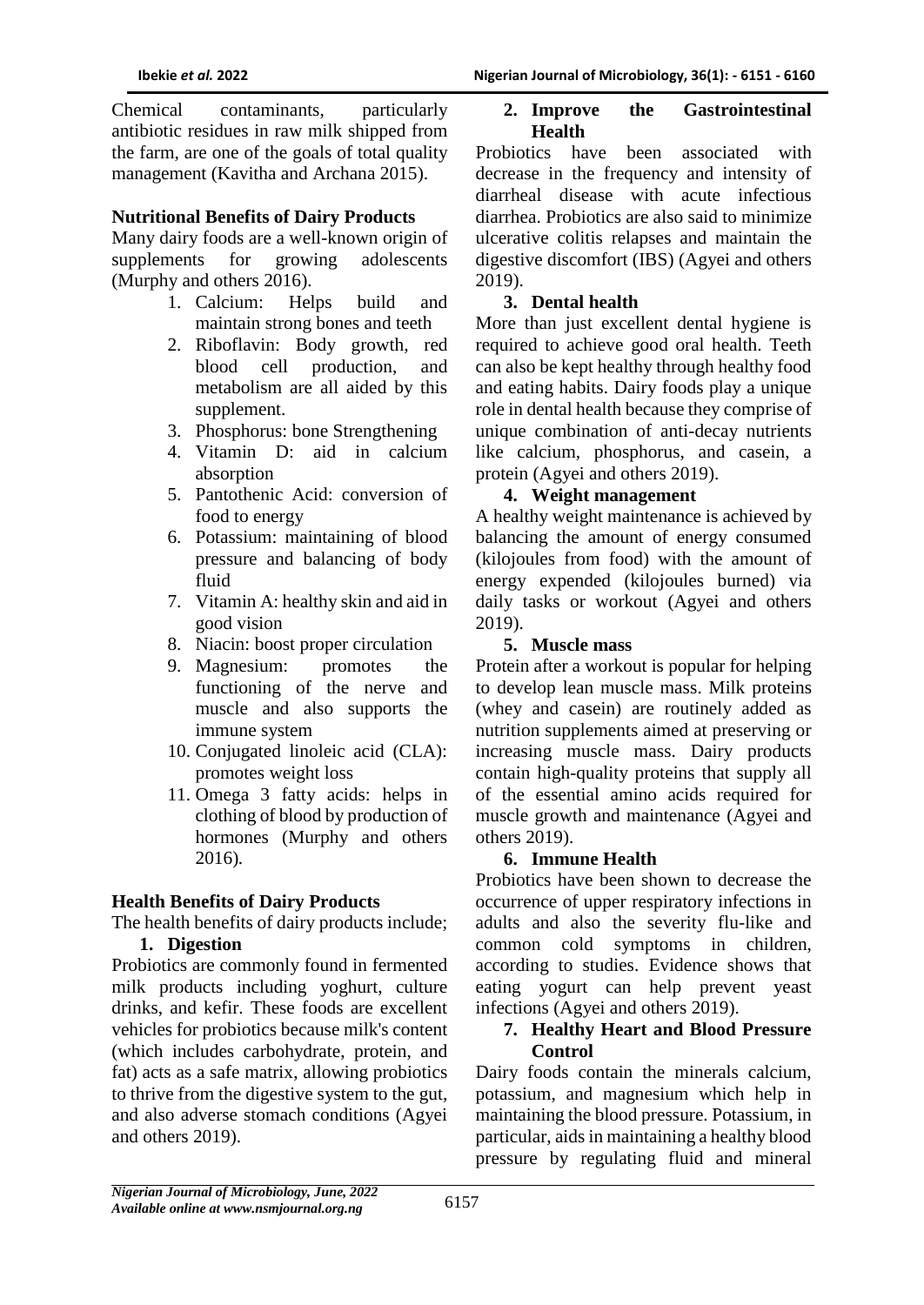balance in the body. There are more effects of dairy on cardiovascular health (Agyei and others 2019).

## **8. Strengthening the Bone**

Bones are living tissue that is continually renewing, it is critical to develop and strengthen them from young age to old age. Calcium-rich foods like milk, cheese, and yoghurt, are all essential components for bone strength for life (Claeys and others 2013).

## 9. **Reduced Risk of Type 2 Diabetes**

Dairy products can help prevent type 2 diabetes. It boosts insulin sensitivity, making the body more capable of controlling blood sugar levels (Agyei and others 2019).

## **CONCLUSION**

Traditional milk products are considered extremely important in every geographical area studied. When milk is fermented and retailed in an urbanized, or villages using empirical methods, or when the magnitude and techniques of producing has progressed to the commercial dairy sector, with its linked sales and promotion practices. In developing countries, industrial production of dairy products using LAB can help to boost product safety standards while also boosting their economies through revenue generation. This is in addition to the health benefits that these dairy products provide.

According to the features and techniques described, local dairy products are generally produced under primitive settings in underdeveloped countries, leading to decreased yields and low quality of milk products. Many contributions emphasize the significance of national and international policies that recognize the significance and worth of the dairy industry's traditional milk product sector, and suggest that this sector be considered in future policies as needed.

# **Recommendations**

**1.** The importance for enhanced veterinary control of cattle to guarantee a secured milk supply is the starting point for recommendations for the development of traditional milk products.

- **2.** Dairy production hygiene improvement programs,
- **3.** Creation of village-based milk operation facilities,
- **4.** Modifications in industrial plants to enhance productivity and quality of products,
- **5.** Tutoring of dairy farmers and milk manufacturers to improve their skills and knowledge,
- **6.** Technical assistance for this livestock farming sector.
- **7.** To minimalize potential threat resulting from the ingestion of varying dairy products, all manufacturers, retailers, including dairy farmers, and consumers, are obligated to take the appropriate measures to ensure the quality and safety of dairy products.
- **8.** Policymakers and regulatory bodies serve a significant part in establishing national and international control systems and regulations, along with examination and monitoring, to guarantee that dairy products are processed, transported, and kept in storage in collaboration with all stakeholders.
- **9.** When developing and implementing control measures and standards, it is important to consider the unique characteristics of the dairy chain in each underdeveloped nation.
- **10.** Certification program to recognize smallscale dairying and informal markets would be critical in safeguarding milk and dairy products in underdeveloped nations.

### **REFERENCES**

- Addis F, Tanca A, Uzzau S, Oikonomou G, Bicalho C, Moroni P. 2016. The bovine milk microbiota: Insights and perspectives from-omics studies. *Mol. Biosys*, 12: 2359– 2372.
- Agyei D, Owusu-Kwarteng J, Akabanda F, Akomea-Frempong S. 2019. Indigenous African fermented dairy products: Processing technology, microbiology and health benefits. *Food Sci. and Nut*, 12: 1–16.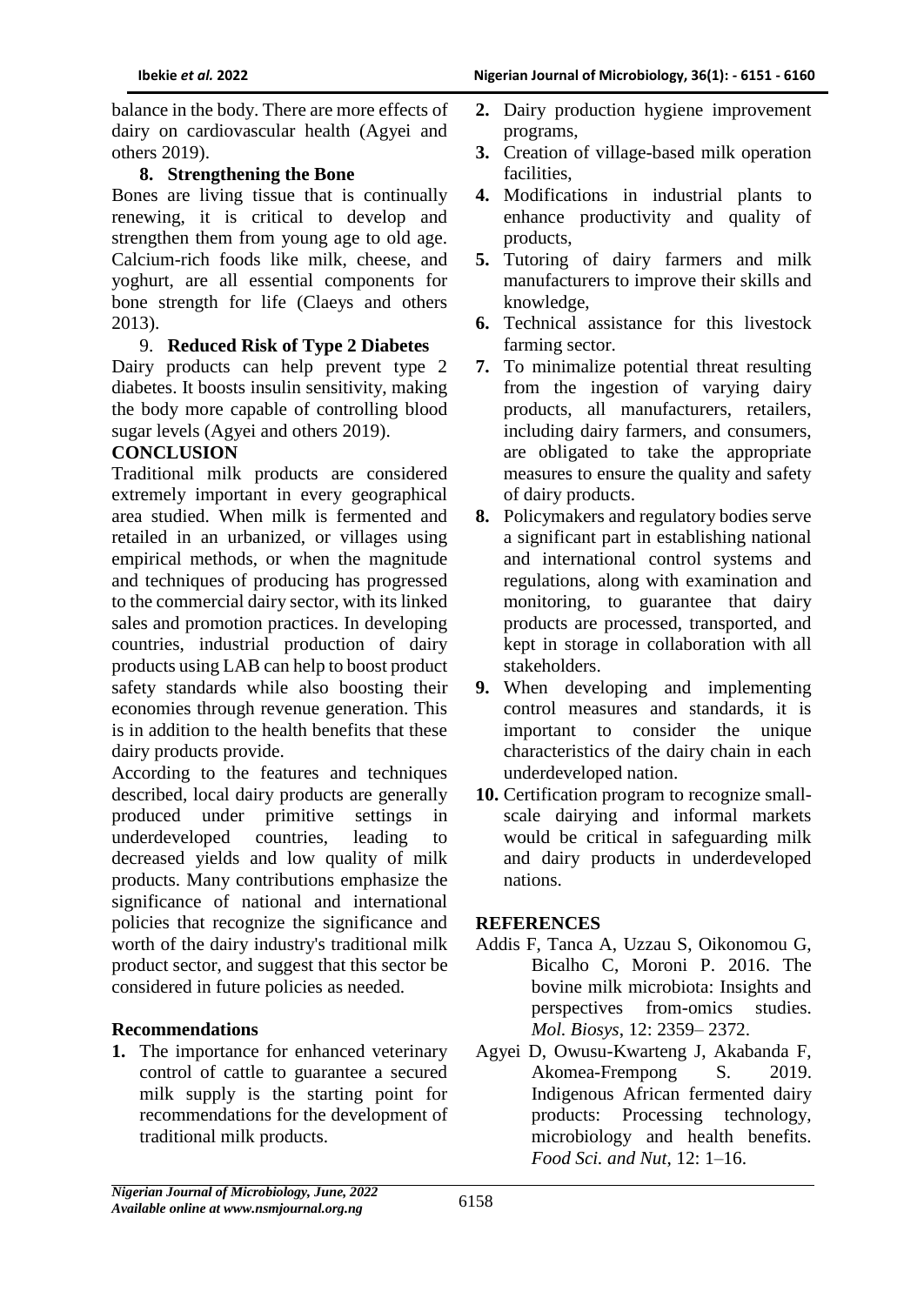- Benkerroum N. 2013. Traditional fermented foods of North African countries: Technology and food safety challenges with regard to microbiological risks. *Comprehensive Rev. of Food Sci*, 12: 54–89.
- Bruni N, Capucchio M, Biasibetti E, Pessione E, Cirrincione S, Giraudo L, Corona A. Dosio F. 2016. Antimicrobial activity of lactoferrin-related peptides and applications in human and veterinary medicine. *Mol*, 21: 752.
- Cosentino C, Labella C, Elshafie H, Camele I, Musto M., Paolino, R, D'adamo C, Freschi P. 2016. Effects of different heat treatments on lysozyme quantity and antimicrobial activity of jenny milk. *J. of Dairy Sci*, 99: 5173–5179.
- Derakhshani, H. 2018. Investigating the role of biotic and abiotic factors in modulating bovine mammary gland microbiota: Potential implications for udder health and mastitis susceptibility.
- Giansanti F, Panella G, Leboffe L, Antonini G. 2016. Lactoferrin from milk: Nutraceutical and pharmacological properties. *Pharm*, 9: 61.
- International Monetary Funds 2020.*Transcript of International Monetary Fund managing director Kristalina Georgieva's opening press conference, Spring Meetings* Retrieved May 31, 2022, from https://www.imf.org/en/News/Article s/2020/04/15/tr041520-transcript-ofimf-md-kristalina-georgievaopening-press-conference-2020 spring-meetings.
- [James O,](https://sciprofiles.com/profile/1063811) [Fortune A,](https://sciprofiles.com/profile/author/eTFuMW41ZVFqYU5SdkhDRzI3WGhpSnlEekU4Z2ZuVjRBTEV2ZlA5N3F6OD0=) [Dominic A,](https://sciprofiles.com/profile/216848) [Lene J.](https://sciprofiles.com/profile/author/LzcxTzMwOTRRTGZyczNJZElscXJFQT09) (2020). Microbial Safety of Milk Production and Fermented Dairy Products in Africa
- Jans C, Meile L, Kaindi DWM, Kogi-Makau W, Lamuka P, Renault P, Kreikemeyer B, Lacroix C, Hattendorf J, Zinsstag J. 2017. African fermented dairy products– overview of predominant

technologically important microorganisms focusing on African *Streptococcus infantarius* variants and potential future applications for enhanced food safety and security. *Interna J. of Food Microbiol*, 250: 27–36.

- Kananeh AB, Peschel J. 2018. Fouling in plate heat exchangers: Some practical experience. In: *Mitrovic J*, *Heat Exchangers—Basics Design Appl*, 20: 123-130.
- Kavitha V, Archana P 2015. Quality Assessment of Different Milk Brands Available in Kottayam District, Kerala. *International J. of Adv Nutr. in Health Sci*, 3(1): 137-142.
- Koksal Z, Gulcin I, Ozdemir H. (2016). An Important Milk Enzyme: Lactoperoxidase. *Milk Proteins*, 141.
- Lačanin I, Mounier J, Pawtowski A, Dušková M, Kameník J, Karpíšková R. 2017.Assessment of the antifungal activity of *Lactobacillus* and *Pediococcus spp.* for use as bioprotective cultures in dairy products. *World J. of Microbiol. and. Biotechnol*, 33: 188.
- Li N, Richoux R, Perruchot MH, Boutinaud M, Mayol JF, Gagnaire V. (2015). Flow cytometry approach to quantify the viability of milk somatic cell counts after various physicochemical treatments. *PLoS One*, 10(12): 233-245.
- Nduko JM, Matofari JW, Nandi ZO, Sichangi MB. (2017). Spontaneously fermented Kenyan milk products: A review of the current state and future perspectives. *African J of Food Sci*, 11: 1–11.
- Nieminen MT, Novak-Frazer L, Collins R, Dawsey SP, Dawsey SM, Abnet CC. (2013). White, R.E., Freedman, N.D., Mwachiro, M., Bowyer, P. Alcohol and acetaldehyde in African fermented milk mursik—A possible etiologic factor for high incidence of esophageal cancer in western Kenya.